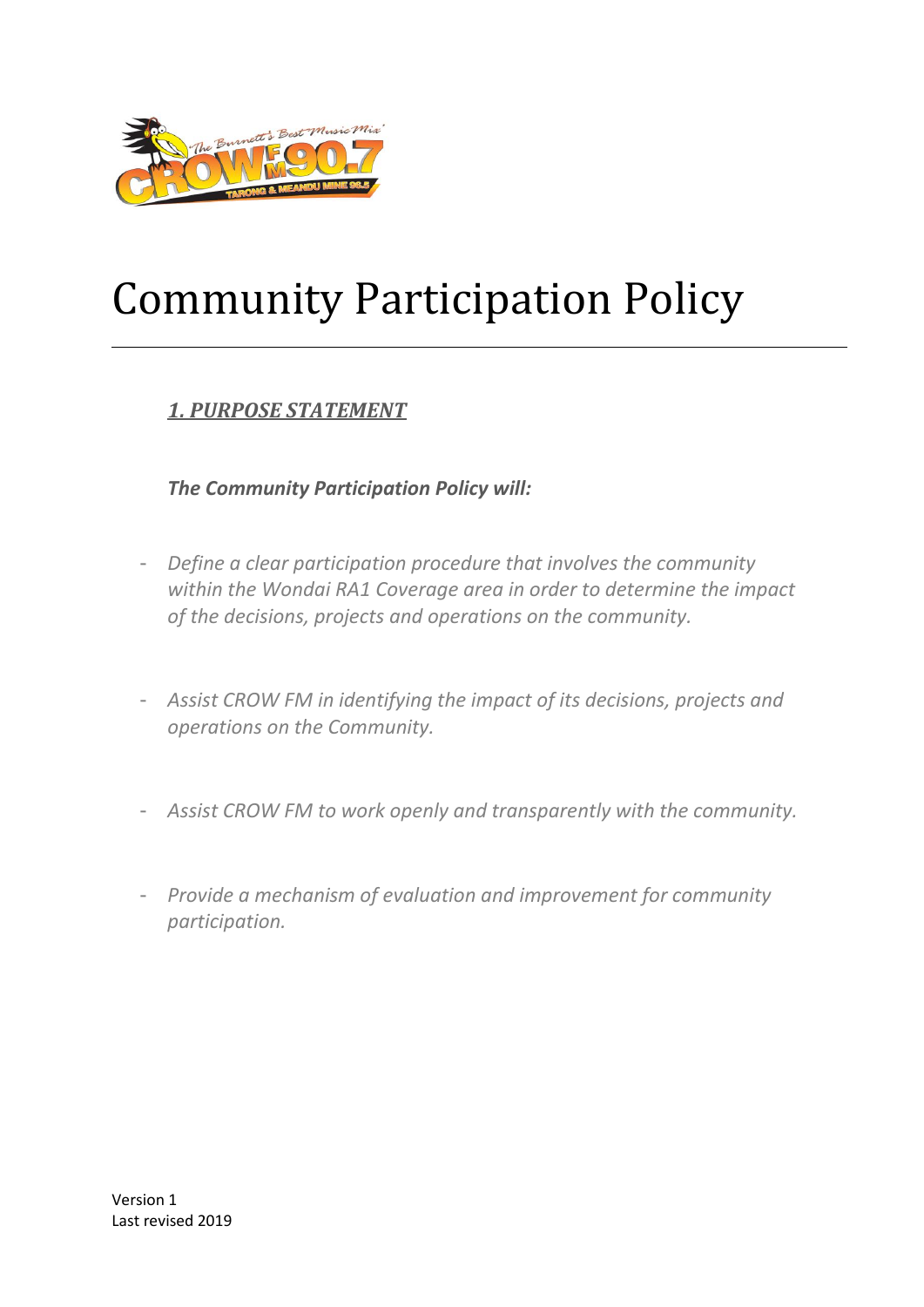#### *2. INTRODUCTION*

*The concept of Community Participation broadly captures public processes in which the community and other interested parties are involved in contributing to CROW FM'S broadcasting operations. True participation entails a more active exchange of information between CROW FM and Wondai RA1 Coverage Area.* 

*CROW FM acknowledges that community participation is an important strategy in delivering more effective community broadcasting and understanding the needs of the community. Effective participation underpins CROW FM'S core values.*

#### *Mission and Vision*

*CROW FM'S core broadcasting values embody*

- *- Consult*
- *- Engage*
- *- Involve*
- *Collaborate*
- *- Inform*

*These values and principles are the basis of the procedure attached to this policy (Appendix A)*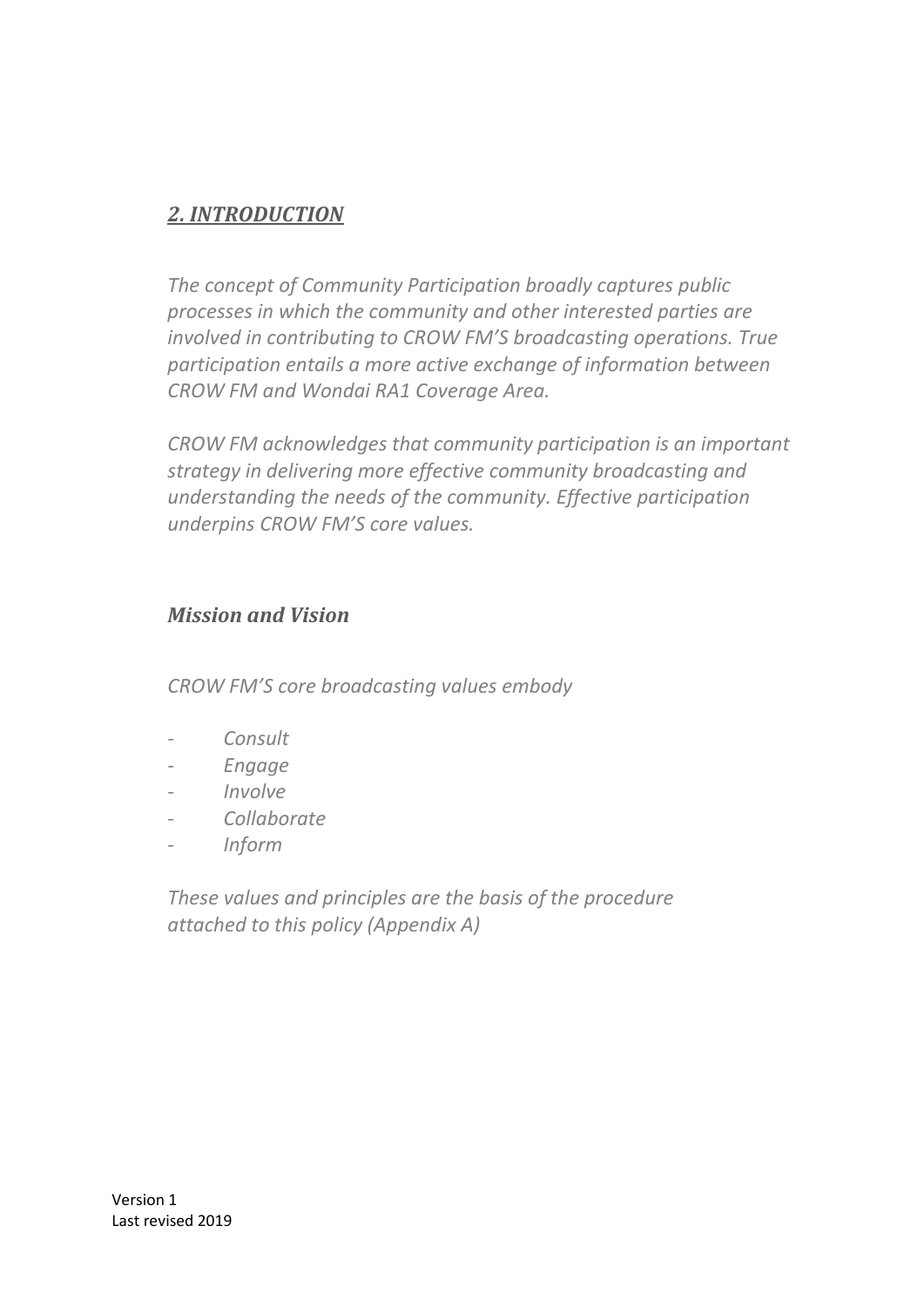#### *3. BACKGROUND*

*The Community Participation Policy is aimed at promoting effective participation in CROW FM'S decision-making internally and within the RA1 Wondai Community.* 

*The Participation Framework includes the following elements:* 

- *Community Participation Policy stating CROW FM'S commitment and principles for effective community participation.*
- *Community Participation procedures to provide volunteers/staff with guidelines for effective community participation.*
- *Community Participation information available to the community of the Wondai RA1 Coverage Area to provide information and advice on become involved in the operations of CROW FM.*

### *4. LEGISLATIVE BACKGROUND*

*The Community Broadcasting Codes of Practice 2008 provide guidelines from which to engage the Community within the RA1 Wondai coverage area. In relation to community participation and engagement CROW FM will ensure this is consistent with our Community Engagement Policy and Constitution in relation to:*

- *Consultation & Communication: We will consult and communicate with our community and actively listen to and respond to their input.*
- *Openness & Accountability: We will be transparent, accessible and fair.*
- *Community Advocacy: We will respect the interests of the community and be a voice for the Wondai RA1 Coverage Area.*

*The Participation Framework does not replace any existing statutory requirements under the Act.*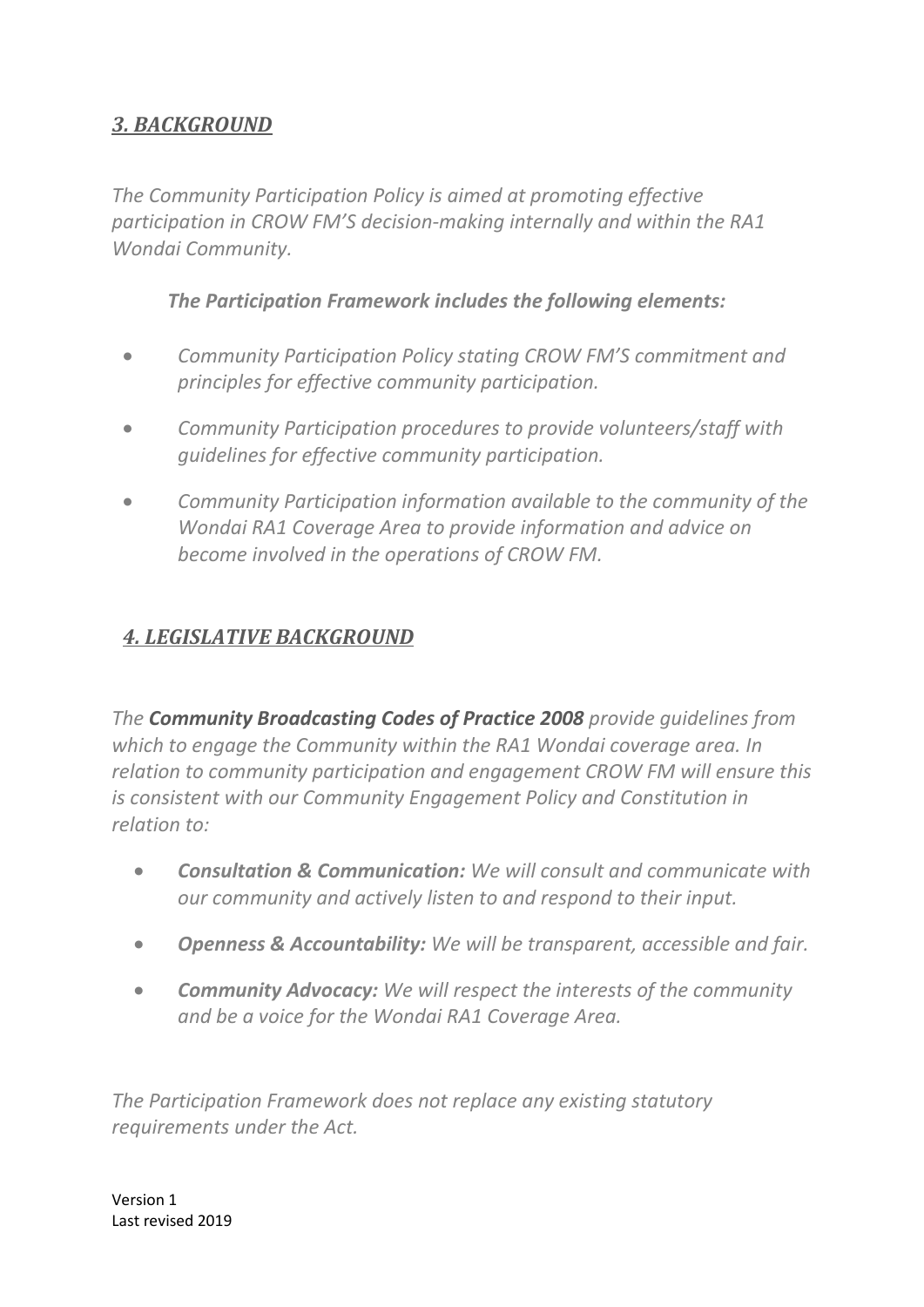#### *5. POLICY STATEMENT*

*CROW FM undertakes to encourage and facilitate clearly defined community participation in its decision-making processes, with the aim of involving people appropriately and working openly and transparently with our community. The aim is consistent with CROW FM'S Corporate Governance policies.*

*CROW FM supports community participation as a means for to make better decisions by giving due consideration to the impact on, interest and concerns of all the Wondai RA1 community.*

*CROW FM is committed to making community participation integral to its normal policy making practices and operations.* 

*CROW FM will seek community input on issues that impact on and interest the community as individuals, groups or organisations, at the earliest possible stage.* 

*CROW FM acknowledges that community participation is an important strategy in delivering more effective services and undertaking responsive planning and development.*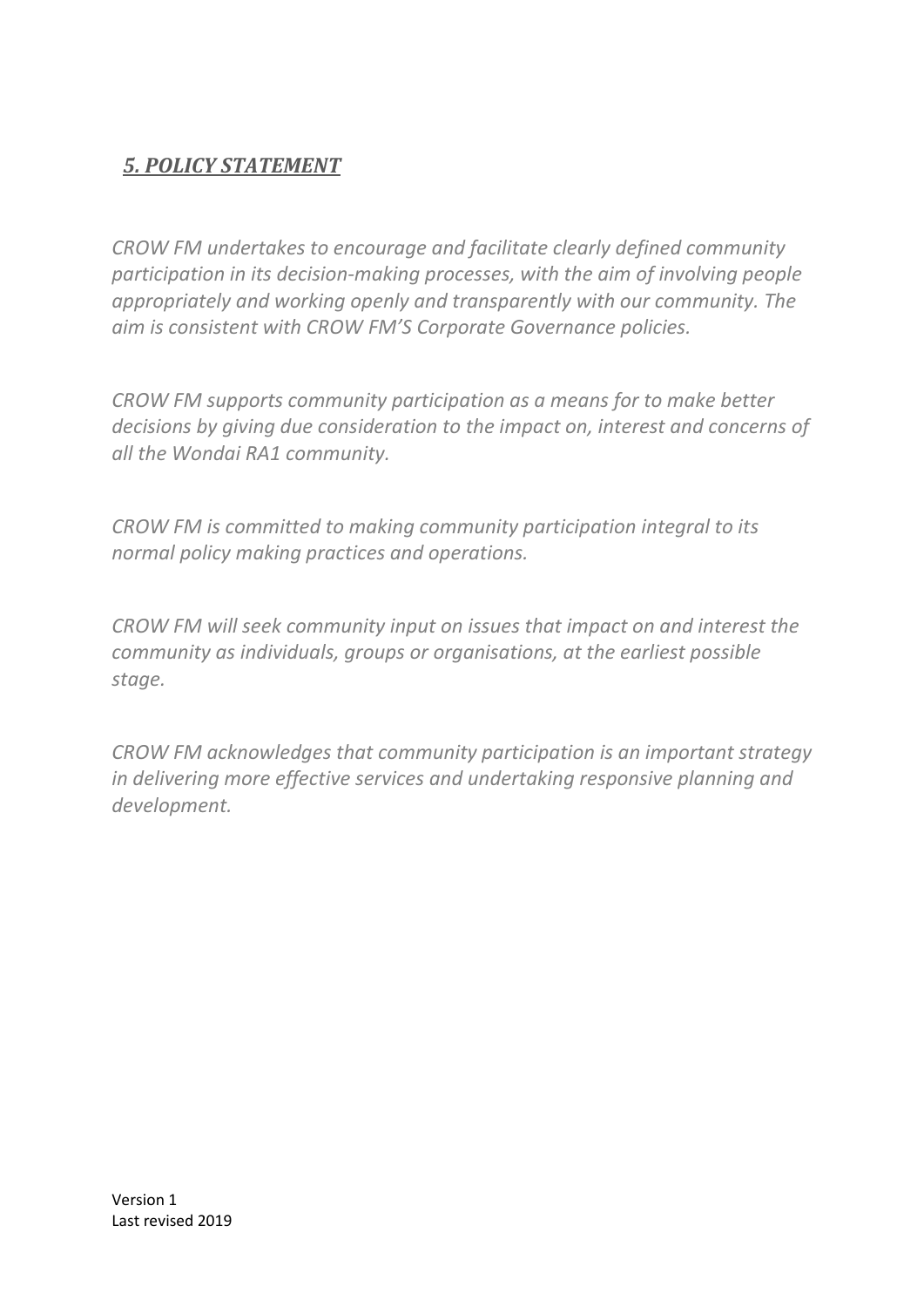## *6. PARTICIPATORY VALUES AND PRINCIPLES*

#### *Participatory Values:*

*Participation involves gathering information, preparing alternatives, including different values, different views and alternative programming solutions, in order that the decision made by CROW FM is informed and well considered.* 

*The public should be consulted and engaged in decisions about actions that impact the Broadcasting of Radio Crow FM 90.7.* 

*Community participation includes a commitment that the community's contribution will be considered in the decision making process.* 

*Community participation recognises and communicates the needs and interests of all participants.* 

*Community participation seeks out and facilitates the involvement of those potentially affected by or interested in a decision.* 

*Community participation provides participants with information they need to participate in a meaningful way at CROW FM and communicates to participants how their input affected the decision.*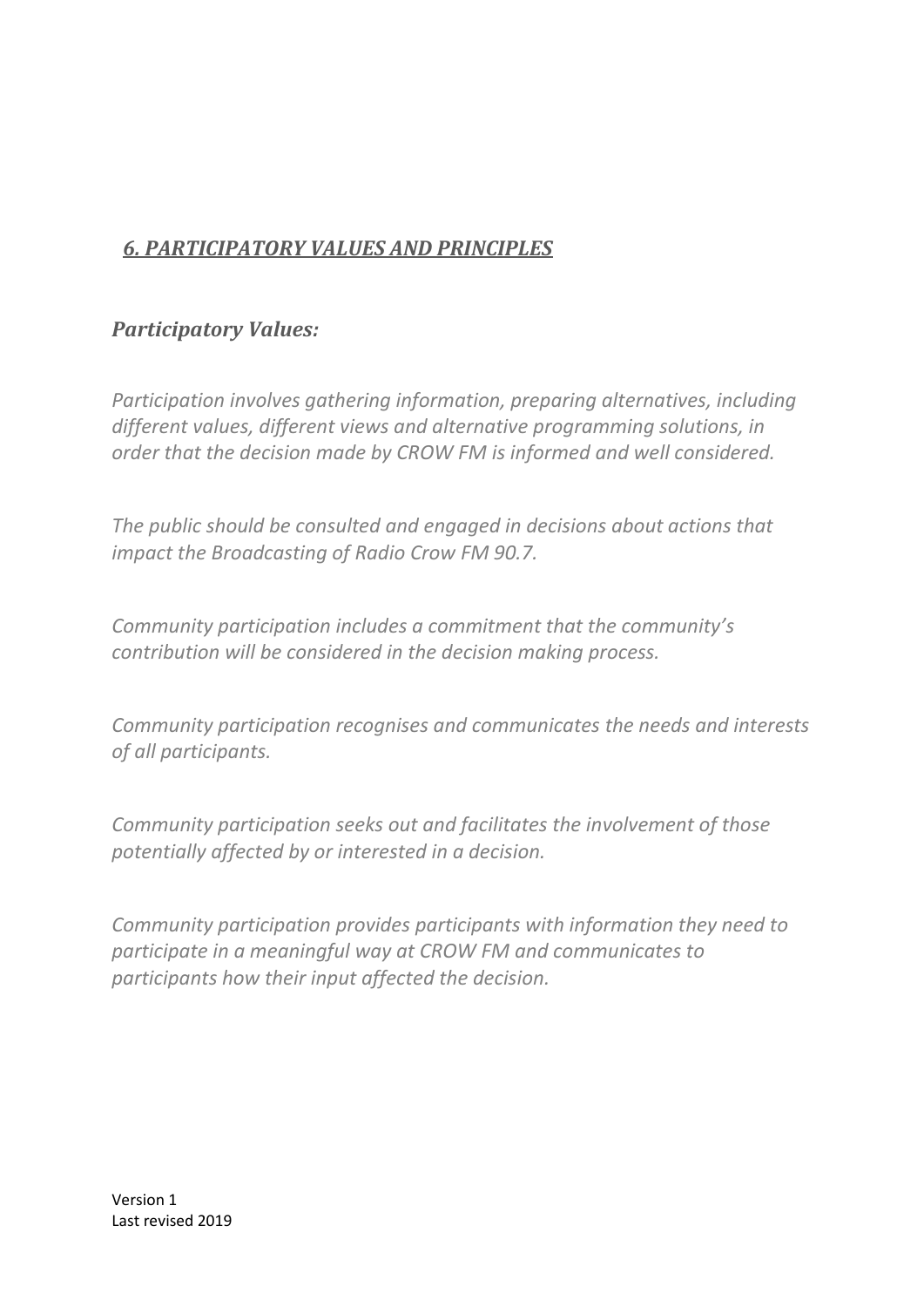#### *Principles:*

*CROW FM will actively seek the feedback the community can give on the type and effectiveness of radio services proposed and the participation processes.* 

*CROW FM acknowledges the valuable role the community can play in working with CROW FM to set priorities, so that they accord with community needs.* 

*CROW FM approaches community participation from an impartial perspective, free from bias toward any sponsor involved in the processes.* 

*CROW FM'S participation processes will be designed to enable individuals and groups with the WONDAI RA1 Coverage Area to actively participate.* 

*Participation processes will include the definition of and gathering of information about the needs, an assessment of the likely impact on the programming of Crow Fm.*

*Sufficient time frames and resources will be allocated to participation processes.* 

*Timely and meaningful feedback about the results of the participation process will be provided to those who participated.* 

*Participation processes will be evaluated by seeking feedback from those involved.* 

*Volunteers and Staff and other personnel involved in implementing participation processes will be appropriately trained to undertake their assigned tasks.* 

*The rationale for any decisions made will be clearly stated.*